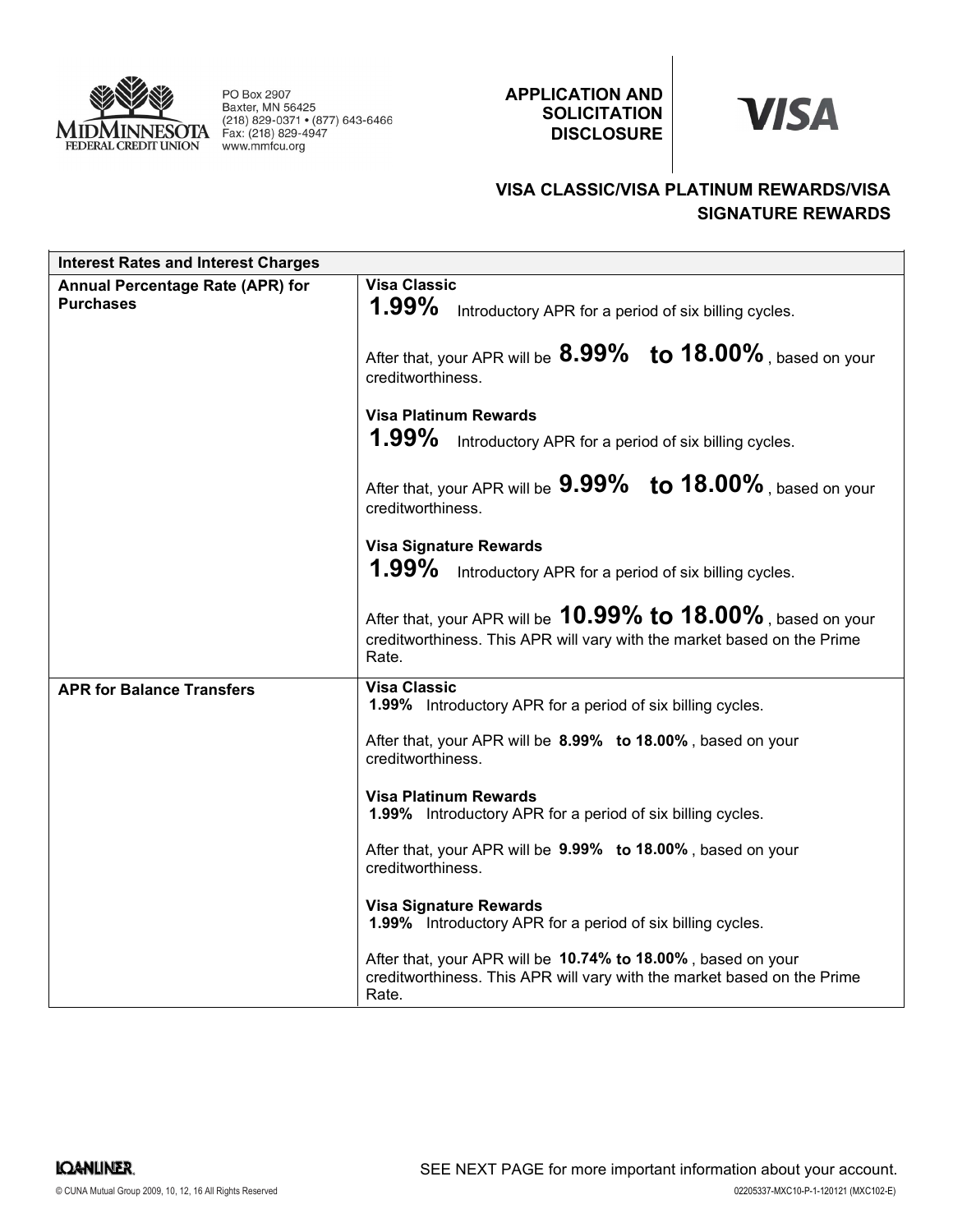| <b>APR for Cash Advances</b>                                                 | <b>Visa Classic</b><br><b>1.99%</b> Introductory APR for a period of six billing cycles.<br>After that, your APR will be 8.99% to 18.00%, based on your<br>creditworthiness.<br><b>Visa Platinum Rewards</b><br><b>1.99%</b> Introductory APR for a period of six billing cycles.<br>After that, your APR will be 9.99% to 18.00%, based on your<br>creditworthiness.<br><b>Visa Signature Rewards</b><br>1.99% Introductory APR for a period of six billing cycles.<br>After that, your APR will be 10.99% to 18.00%, based on your<br>creditworthiness. This APR will vary with the market based on the Prime<br>Rate. |
|------------------------------------------------------------------------------|--------------------------------------------------------------------------------------------------------------------------------------------------------------------------------------------------------------------------------------------------------------------------------------------------------------------------------------------------------------------------------------------------------------------------------------------------------------------------------------------------------------------------------------------------------------------------------------------------------------------------|
| How to Avoid Paying Interest on<br><b>Purchases</b>                          | Your due date is at least 25 days after the close of each billing cycle. We will<br>not charge you any interest on purchases if you pay your entire balance by<br>the due date each month.                                                                                                                                                                                                                                                                                                                                                                                                                               |
| For Credit Card Tips from the<br><b>Consumer Financial Protection Bureau</b> | To learn more about factors to consider when applying for or using a<br>credit card, visit the website of the Consumer Financial Protection<br>Bureau at http://www.consumerfinance.gov/learnmore.                                                                                                                                                                                                                                                                                                                                                                                                                       |
| <b>Fees</b>                                                                  |                                                                                                                                                                                                                                                                                                                                                                                                                                                                                                                                                                                                                          |
| <b>Transaction Fees</b><br>- Foreign Transaction Fee                         | <b>1.00%</b> of each transaction in U.S. dollars                                                                                                                                                                                                                                                                                                                                                                                                                                                                                                                                                                         |
| <b>Penalty Fees</b><br>- Late Payment Fee                                    | Up to \$25.00                                                                                                                                                                                                                                                                                                                                                                                                                                                                                                                                                                                                            |

## How We Will Calculate Your Balance:

We use a method called "average daily balance (including new purchases)."

### Effective Date:

The information about the costs of the card described in this application is accurate as of: December 17, 2021This information may have changed after that date. To find out what may have changed, contact the Credit Union.

For California Borrowers, the Visa Classic, Visa Platinum Rewards and Visa Signature Rewards are secured credit cards. Credit extended under this credit card account is secured by various personal property and money including, but not limited to: (a) any goods you purchase with this account, (b) any shares you specifically pledge as collateral for this account on a separate Pledge of Shares, (c) all shares you have in any individual or joint account with the Credit Union excluding shares in an Individual Retirement Account or in any other account that would lose special tax treatment under state or federal law, and (d) collateral securing other loans you have with the Credit Union excluding dwellings.

### Other Fees & Disclosures:

### Late Payment Fee:

\$25.00 or the amount of the required minimum payment, whichever is less, if you are one or more days late in making a payment.

Card Replacement Fee: \$10.00.

Rush Fee: \$40.00.

**IQANLINER.** 

Statement Copy Fee: \$3.00.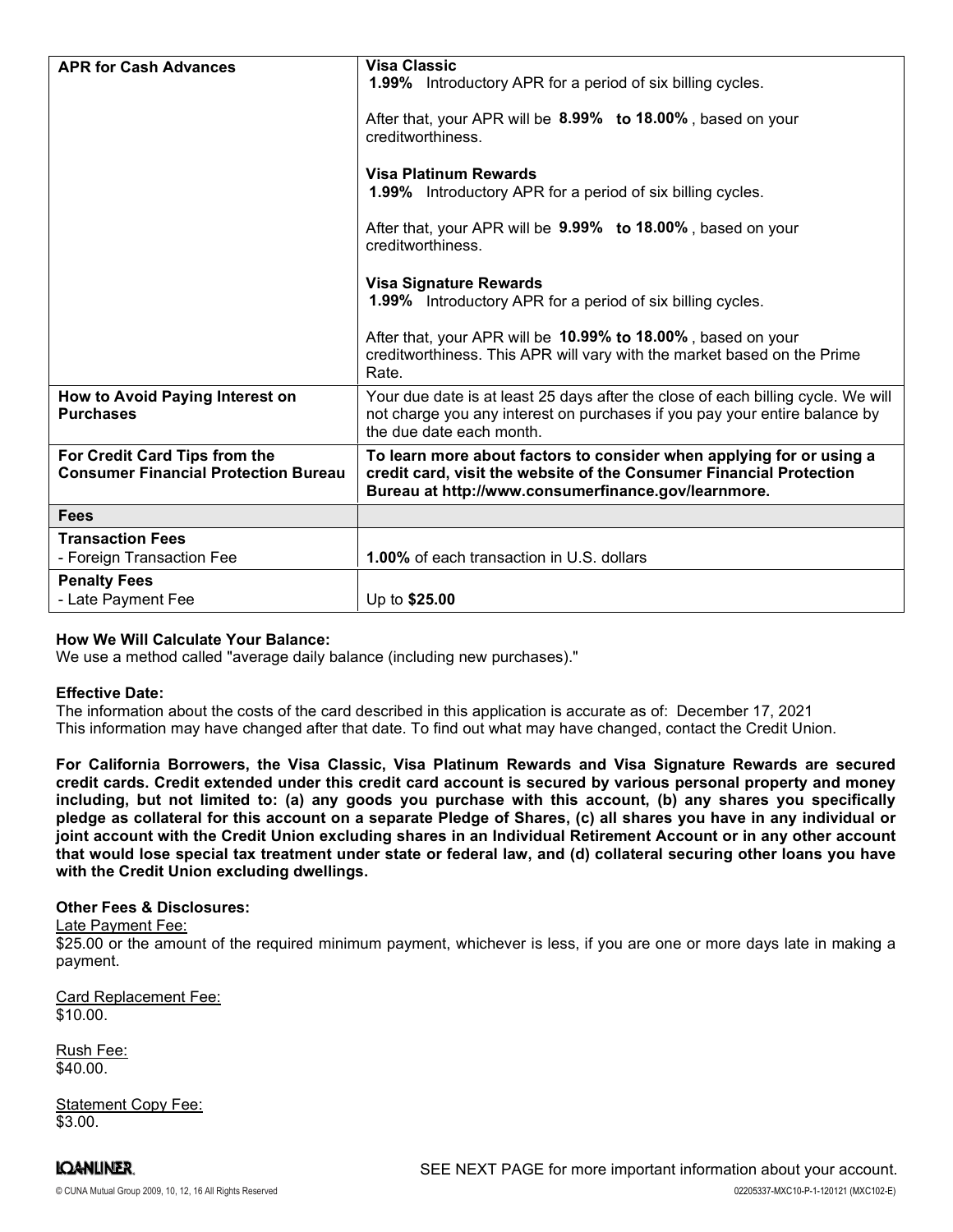

PO Box 2907 Baxter, MN 56425 (218) 829-0371 • (877) 643-6466 Fax: (218) 829-4947 www.mmfcu.org

# **CONSUMER CREDIT CARD AGREEMENT AND DISCLOSURE**

**VISA** 

## **VISA CLASSIC/VISA PLATINUM REWARDS/VISA SIGNATURE REWARDS**

This Consumer Credit Card Agreement and Disclosure together with the Account Opening Disclosure and any other Account opening documents or any subsequent documents provided to You related to this Account (hereinafter collectively referred to as "Agreement") govern the terms and conditions of this Account. "We," "Us," "Our" and "Ours" and "Credit Union" refers to Mid Minnesota Federal Credit Union with which this Agreement is made. "You," "Your," and "Yours" refers to each applicant and co-applicant for the Account; any person responsible for paying the Account; and anyone You authorize to use, access or service the Account. "Card" means the Visa® credit card and any other access devices, duplicates, renewals, or substitutions, the Credit Union issues to You. "Account" means the line of credit established by this Agreement and includes Your Card.

## **SECURITY INTEREST**

You grant the Credit Union a security interest under the Uniform Commercial Code and under any common law rights the Credit Union may have in any goods You purchase.

If You give the Credit Union a specific pledge of shares by signing a separate pledge of shares, Your pledged shares will secure Your Account. You may not withdraw amounts that have been specifically pledged to secure Your Account until the Credit Union agrees to release all or part of the pledged amount.

**You grant Us a security interest in all individual and joint share and/or deposit accounts You have with Us now and in the future to secure Your credit card Account. Shares and deposits in an IRA or any other account that would lose special tax treatment under state or federal law if given as security are not subject to the security interest You have given in Your shares and deposits. You may withdraw these other shares unless You are in default. When You are in default, You authorize Us to apply the balance in these accounts to any amounts due. For example, if You have an unpaid credit card balance, You agree We may use funds in Your account(s) to pay any or all of the unpaid balance.**

Unless otherwise prohibited by federal and/or state law, collateral securing other loans You have with the Credit Union may also secure this loan, except that a dwelling will never be considered as security for this Account, notwithstanding anything to the contrary in any other Agreement.

**1. USING YOUR ACCOUNT —** By using the Account or keeping the Card, You agree to the terms of this Agreement. You agree to use Your Account in accordance with this Agreement. Your Account must only be used for lawful transactions.

**2. CREDIT LIMIT —** We may establish a credit limit as part of this Agreement, which You promise not to exceed. If You exceed the credit limit, You promise to repay immediately the amount which exceeds the credit limit, including amounts due to finance charges, fees or other charges. You may request a credit limit increase on Your Account only by a method acceptable to the Credit Union. We may increase or decrease Your credit limit, refuse to make an advance and/or terminate Your Account at any time for any reason permitted by law.

**3. REPAYMENT —** You promise to repay all amounts You owe under this Agreement. Your promise to repay includes all transactions made to Your Account by You or anyone You authorize to use Your Account as well as all interest charges and fees.

For each billing period, You must pay at least the Minimum Payment Due by the Payment Due Date.

The Minimum Payment Due is 3.00% of Your total New Balance, or \$25.00, whichever is greater, plus any amount past due and any amount by which You have exceeded Your applicable credit limit. If Your total New Balance is less than \$25.00, then Your Minimum Payment Due is the amount of the total New Balance.

You may pay more frequently, pay more than the Minimum Payment Due or pay the total New Balance in full.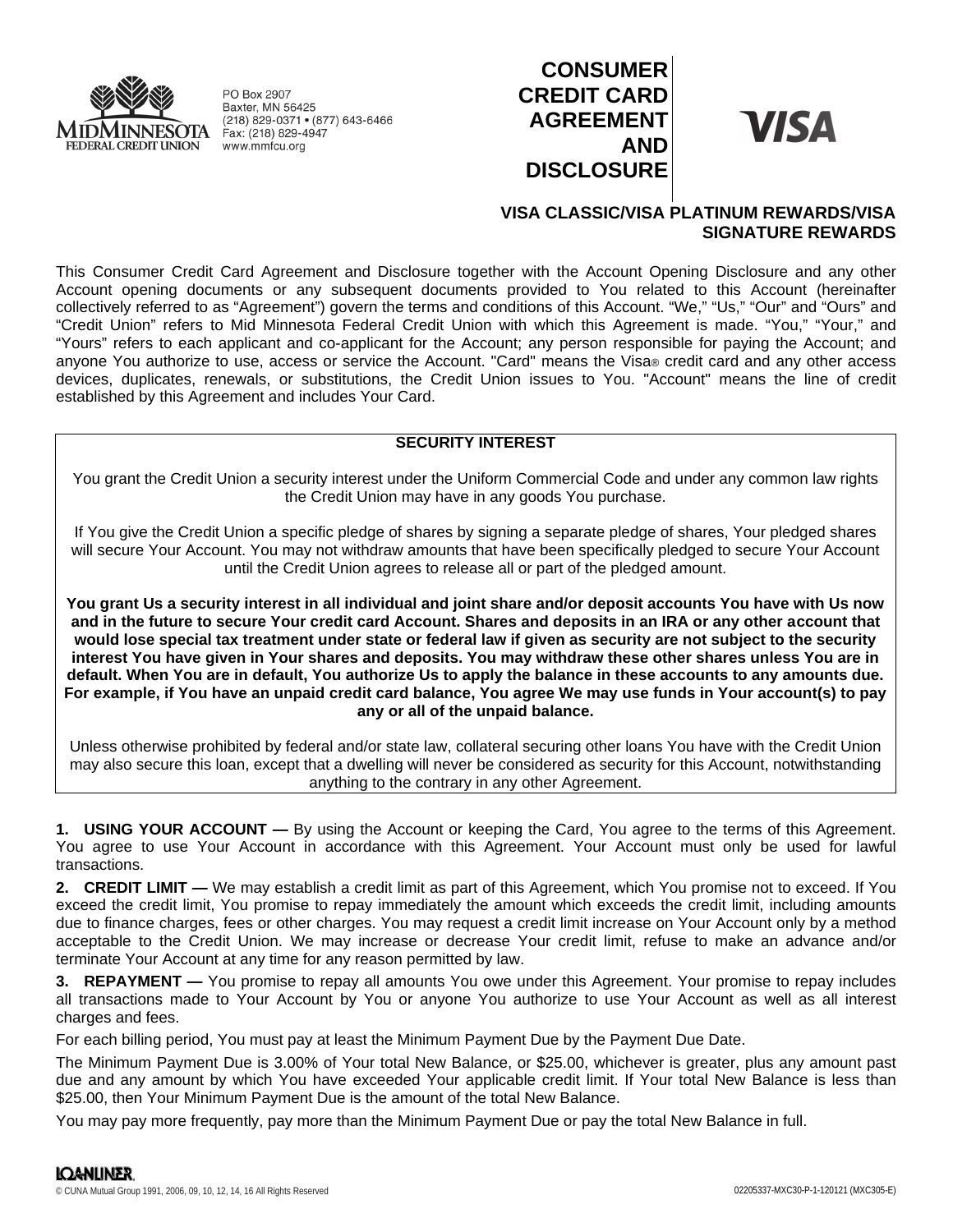If You make extra or larger payments, You are still required to make at least the Minimum Payment Due each month Your Account has a balance (other than a credit balance). The Credit Union may delay replenishing Your credit limit until the date the payment is posted or the Credit Union confirms the payment has cleared.

Your payment of the required Minimum Payment Due may be applied to what You owe the Credit Union in any manner the Credit Union chooses, as permitted by applicable law. If You make a payment in excess of the required Minimum Payment Due, the Credit Union will allocate the excess amount first to the balance with the highest annual percentage rate ("APR") and any remaining portion to the other balances in descending order based on applicable APR, unless otherwise prescribed by applicable law. We may accept checks marked "payment in full" or with words of similar effect without losing any of Our rights to collect the full balance of Your Account with Us.

**4. INTEREST AND FINANCE CHARGES —** We will begin charging You interest on purchases on the date the transaction is posted to Your Account. We will begin charging You interest on cash advances and balance transfers on the date of the transaction or the first day of the billing cycle in which the transaction is posted to Your Account, whichever is later (transaction date). However, We will not charge You any interest on new purchases if Your Account had a zero or credit balance at the beginning of that billing cycle, or You paid the entire new balance on the previous cycle's billing statement by the Payment Due Date of that statement. To avoid an additional finance charge on the balance of purchases, You must pay the entire new balance on the billing statement by the Payment Due Date of that statement.

## **How We Calculate Your Balance:**

Interest charges on Your Account are calculated separately for purchases, balance transfers and cash advances ("Transaction Type"). We figure the interest charge for each Transaction Type by applying the periodic rate to each corresponding "average daily balance." To get the "average daily balance" for a Transaction Type We take the beginning balance for that Transaction Type each day, add any new transactions of that type, and subtract any unpaid interest or other finance charges and any applicable payments or credits. This gives Us the daily balance for each Transaction Type. Then, for each Transaction Type, We add up all the daily balances for the billing cycle and divide each total by the number of days in the billing cycle. This gives Us the "average daily balance" for each Transaction Type.

**5. FEES —** In addition to the periodic rate, additional fees may be imposed on Your Account. If applicable to Your Account, the fee amounts and explanations are disclosed on the Account Opening Disclosure accompanying this Agreement.

**6. FOREIGN TRANSACTIONS —** Purchases and cash advances made in foreign currencies will be debited from Your Account in U.S. dollars. The exchange rate between the transaction currency and the billing currency used for processing international transactions is a rate selected by Visa from a range of rates available in wholesale currency markets for the applicable transaction date, which rate may vary from the rate Visa itself receives, or the rate mandated by the government or governing body in effect for the applicable transaction date. The exchange rate used on the transaction date may differ from the rate that would have been used on the processing date or cardholder statement posting date.

A fee (finance charge), calculated in U.S. dollars, will be imposed on all foreign transactions, including purchases, cash advances, and credits to Your Account. A foreign transaction is any transaction that You complete or a merchant completes on Your Card outside of the United States, with the exception of U.S. military bases, U.S. territories, U.S. embassies, or U.S. consulates. Transactions completed by merchants outside of the United States are considered foreign transactions, regardless of whether You are located inside or outside the United States at the time of the transaction. The Foreign Transaction Fee is set forth on the Account Opening Disclosure accompanying this Agreement.

**7. AUTHORIZATIONS —** We do not guarantee authorization of a transaction, either by Us or by a third party, even if You have sufficient credit available. You agree that We will not be liable for failing to give an authorization. We also reserve the right to limit the number of transactions that may be approved in one day. We reserve the right to deny certain transactions for any reason and at Our sole discretion, including for default, suspected fraudulent or unlawful activity, internet gambling or any indication of increased risk related to the transaction or the Account. You agree that We have no requirement to notify You of the specific reason We denied a transaction. If We detect unusual or suspicious activity, We may suspend Your credit privileges until We can verify the activity, or We may close the Account.

**8. INFORMATION UPDATING SERVICE AND AUTHORIZATIONS —** If You have authorized a merchant to bill charges to Your Card on a recurring basis, it is Your responsibility to notify the merchant in the event Your Card is replaced, Your Account information (such as Card number or expiration date) changes, or Your Account is closed. However, if Your Card is replaced or Your Account information changes, You authorize Us, without obligation on Our part, to provide the updated Account information to the merchant in order to permit the merchant to bill recurring charges to Your Card. You authorize Us to apply such recurring charges to Your Card until You notify Us that You have revoked authorization for the charges to Your Card.

Your Card is automatically enrolled in an information updating service. Through this service, Your updated Account information (such as Card number or expiration date) may be shared with participating merchants to facilitate continued recurring charges. Updates are not guaranteed before Your next payment to a merchant is due. You are responsible for making direct payment until recurring charges resume. To revoke Your authorization allowing Us to provide updated Account information to a merchant, please contact Us.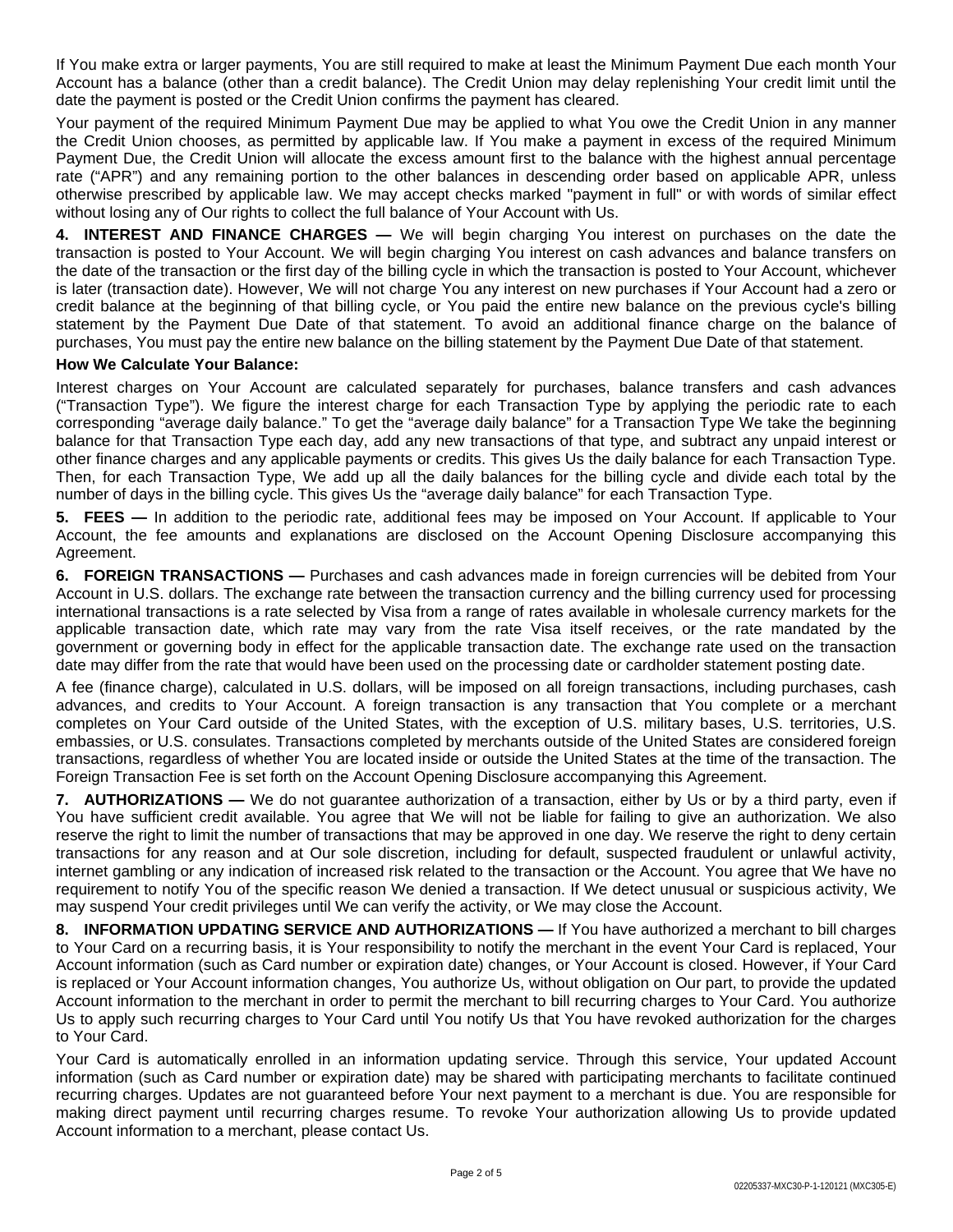**9. PREAUTHORIZED CHARGES —** We may suspend preauthorized recurring charges with merchants if, for example, Your Card is lost or stolen, You default, or We change Your Account for any reason. If preauthorized recurring charges are suspended, You are responsible for making direct payment for such charges until You contact the merchant to reinstate recurring charges.

**10. DEFAULT —** You will be in default under this Agreement if You fail to pay the Minimum Payment Due by its Payment Due Date; pay by a check or similar instrument that is not honored or that We must return because it cannot be processed; pay by automatic debit that is returned unpaid; make any false or misleading statements in any credit application or credit update; file for bankruptcy; or die. You will also be in default if You fail to comply with the terms of this Agreement or any other Agreement You have with Us.

If You default, We may close Your Account and require You to pay any unpaid balance immediately, subject to applicable law. In this Agreement and on Your Credit Card Application, You gave Us a security interest in all individual or joint share and/or deposit accounts with the Credit Union and authorized Us, if You defaulted, to apply the balance in these accounts to any amounts due. You agree We may rely on Your agreement and authorization to, upon Your default, apply any balance to any amounts due on Your Account.

**11. LIABILITY FOR UNAUTHORIZED USE-LOST/STOLEN CARD NOTIFICATION —** If You notice the loss or theft of Your credit card or a possible unauthorized use of Your Card, You should write to Us immediately at PO Box 2907, Baxter, MN, 56425 or call Us at (800) 234-5354, seven days a week 24 hours a day.

You will not be liable for any unauthorized use that occurs after You notify Us. You may, however, be liable for unauthorized use that occurs before Your notice to Us. You will have no liability for unauthorized use unless You are found to be fraudulent or negligent in the handling of Your Account or Card. In any case, Your liability for unauthorized transactions will not exceed \$50.

**12. CHANGING OR TERMINATING YOUR ACCOUNT —** As permitted by law, the Credit Union may change the terms of this Agreement and any attached Disclosure from time to time. Notice of any change will be given in accordance with applicable law. To the extent permitted by law, changes to the Agreement may apply to Your existing account balance as well as to future transactions.

**Arizona, California, Idaho, Louisiana, New Mexico, Nevada, Texas, Washington, and Wisconsin Residents -** Either You, Your spouse or the Credit Union may terminate this Agreement at any time, but termination by You, Your spouse or the Credit Union will not affect Your obligation to pay the account balance plus any finance and other charges You or Your spouse owe under this Agreement. Your obligation to pay the account balance plus any finance and other charges You owe under this agreement are subject to all applicable laws and regulations regarding repayment requirements. The Card or Cards You receive remain the property of the Credit Union and You must recover and surrender to the Credit Union all Cards upon request or upon termination of this Agreement whether by You or the Credit Union.

**Residents of all other states -** Either You or the Credit Union may terminate this Agreement at any time, but termination by You or the Credit Union will not affect Your obligation to pay the account balance plus any finance and other charges You owe under this Agreement. Your obligation to pay the account balance plus any finance and other charges You owe under this agreement are subject to all applicable laws and regulations regarding repayment requirements. The Card or Cards You receive remain the property of the Credit Union and You must recover and surrender to the Credit Union all Cards upon request or upon termination of this Agreement whether by You or the Credit Union.

**13. AUTHORIZED USERS —** Upon Your request, We may issue additional Cards for authorized users that You designate. You must notify Us in writing of any termination of an authorized user's right to access Your Account. Your notice must include the name of the authorized user and Your Account number and/or any subaccount number issued to the authorized user along with the authorized user's Card and any convenience or other access checks issued to the authorized user. If You cannot return the authorized user's Card or access checks and if You request Your Account to be closed, We will close Your Account and You may apply for a new Account. Alternatively, We may, at Our sole discretion, issue You a new Account number and a new Card.

**14. CREDIT REPORTS —** You authorize the Credit Union to obtain credit reports and any other information We may need to verify Your identity and use of the Account when opening Your Account and for any update, increase, renewal, extension, collection, or review of Your Account. You authorize the Credit Union to disclose information regarding Your Account to credit bureaus and creditors who inquire about Your credit standing.

**15. JOINT ACCOUNTS —** If this is a joint Account, each of You will be individually and jointly responsible for paying all amounts owed under this Agreement. This means that the Credit Union can require any one of You individually to repay the entire amount owed under this Agreement. Each of You authorizes the other(s) to make transactions on the Account individually. Any one of You may terminate the Account and the termination will be effective as to all of You.

**16. EFFECT OF AGREEMENT —** This Agreement is the contract which applies to all transactions on Your Account even though the sales, cash advances, credit or other slips You sign or receive may contain different terms.

**17. SEVERABILITY AND FINAL EXPRESSION —** This Agreement is the final expression of the terms and conditions of Your Account. This written Agreement may not be contradicted by evidence of any alleged oral Agreement. Should any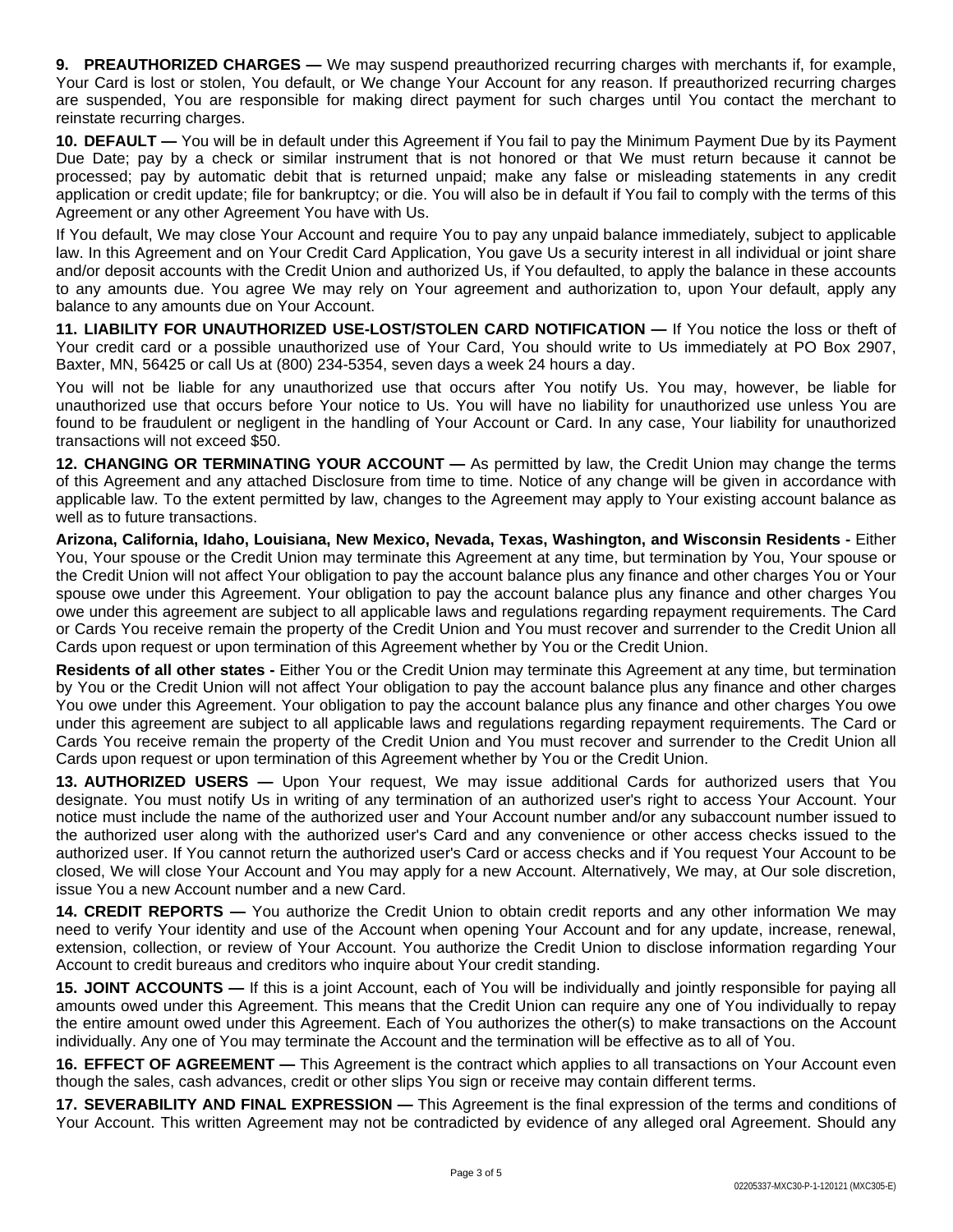part of this Agreement be found to be invalid or unenforceable, all other parts of this Agreement shall remain in effect and fully enforceable to the fullest extent possible under this Agreement.

**18. ILLEGAL TRANSACTIONS PROHIBITED —** You agree that You will not use Your Card for any transaction, including any type of electronic gambling transaction through the Internet, that is illegal under applicable federal, state, or local law.

Even if You use Your Card for an illegal transaction, You will be responsible for all amounts and charges incurred in connection with the transaction. This paragraph shall not be interpreted as permitting or authorizing any transaction that is illegal.

**19. APPLICABLE LAW —** The terms and enforcement of this Agreement shall be governed by federal law and the law of Minnesota.

**20. ENFORCING THIS AGREEMENT —** We can delay in enforcing or fail to enforce any of Our rights under this Agreement without losing them.

**21. COLLECTION COSTS —** If We refer collection of Your Account to a lawyer who is not Our salaried employee, You are liable for any reasonable attorney's fees We incur, plus the costs and expenses of any legal action, as further disclosed on this Agreement, or to the extent allowed by law.

**22. ASSIGNMENT —** We may assign any or all of Our rights and obligations under this Agreement to a third party.

**23. CALIFORNIA RESIDENTS —** A married applicant may apply for a separate Account. Applicants: 1) may, after credit approval, use the credit card Account up to its credit limit; 2) may be liable for amounts extended under the plan to any joint applicant. As required by law, You are hereby notified that a negative credit report reflecting on Your credit record may be submitted to a credit reporting agency if You fail to fulfill the terms of Your credit obligations.

24. FLORIDA RESIDENTS - You (borrower) agree that, should We obtain a judgment against You, a portion of Your disposable earnings may be attached or garnished (paid to Us by Your employer), as provided by Florida **and Federal law.**

**25. MARYLAND RESIDENTS —** To the extent, if any, that Maryland law applies to Your Account, We elect to offer Your Card Account pursuant to Title 12, Subtitle 9 of the Maryland Commercial Law Article.

**26. MISSOURI RESIDENTS — Oral Agreements or commitments to loan money, extend credit or to forbear from** enforcing repayment of a debt including promises to extend or renew such debt are not enforceable. To protect **You (borrower(s)) and Us (creditor) from misunderstanding or disappointment, any Agreements We reach covering such matters are contained in this writing, which is the complete and exclusive statement of the Agreement between Us, except as We may later agree in writing to modify it.**

**27. NEW YORK RESIDENTS —** We may obtain a credit report in connection with this Account, including for any review, modification, renewal or collections associated with this Account. Upon Your request, You will be informed whether such report was requested and, if so, the name and address of the consumer reporting agency furnishing the report. New York residents may contact the New York State Department of Financial Services at 800.342.3736 or www.dfs.ny.gov to obtain a comparative listing of credit card rates, fees and grace periods.

**28. OHIO RESIDENTS** — The Ohio laws against discrimination require that all creditors make credit equally available to all creditworthy customers and that credit reporting agencies maintain separate credit histories on each individual upon request. The Ohio Civil Rights Commission administers compliance with this law.

**29. SOUTH DAKOTA RESIDENTS —** If You believe there have been any improprieties in making this loan or in the lender's loan practices, You may contact the South Dakota Division of Banking at 1601 N. Harrison Ave, Suite 1, Pierre, SD 57501, or by phone at 605.773.3421.

**30. WISCONSIN RESIDENTS —** If You are married, please contact Us immediately upon receipt of this Agreement at the address or phone number listed on this Agreement and provide Us with the name and address of Your spouse. We are required to inform Your spouse that We have opened an Account for You.

**31. NOTICE TO UTAH BORROWERS —** This written Agreement is a final expression of the Agreement between You and the Credit Union. This written Agreement may not be contradicted by evidence of any oral Agreement. As required by law, You are hereby notified that a negative credit report reflecting on Your credit record may be submitted to a credit reporting agency if You fail to fulfill the terms of Your credit obligations.

**32. THE FOLLOWING IS REQUIRED BY VERMONT LAW — NOTICE TO CO-SIGNER — YOUR SIGNATURE ON THIS NOTE MEANS THAT YOU ARE EQUALLY LIABLE FOR REPAYMENT OF THIS LOAN. IF THE BORROWER DOES NOT PAY, THE LENDER HAS A LEGAL RIGHT TO COLLECT FROM YOU.**